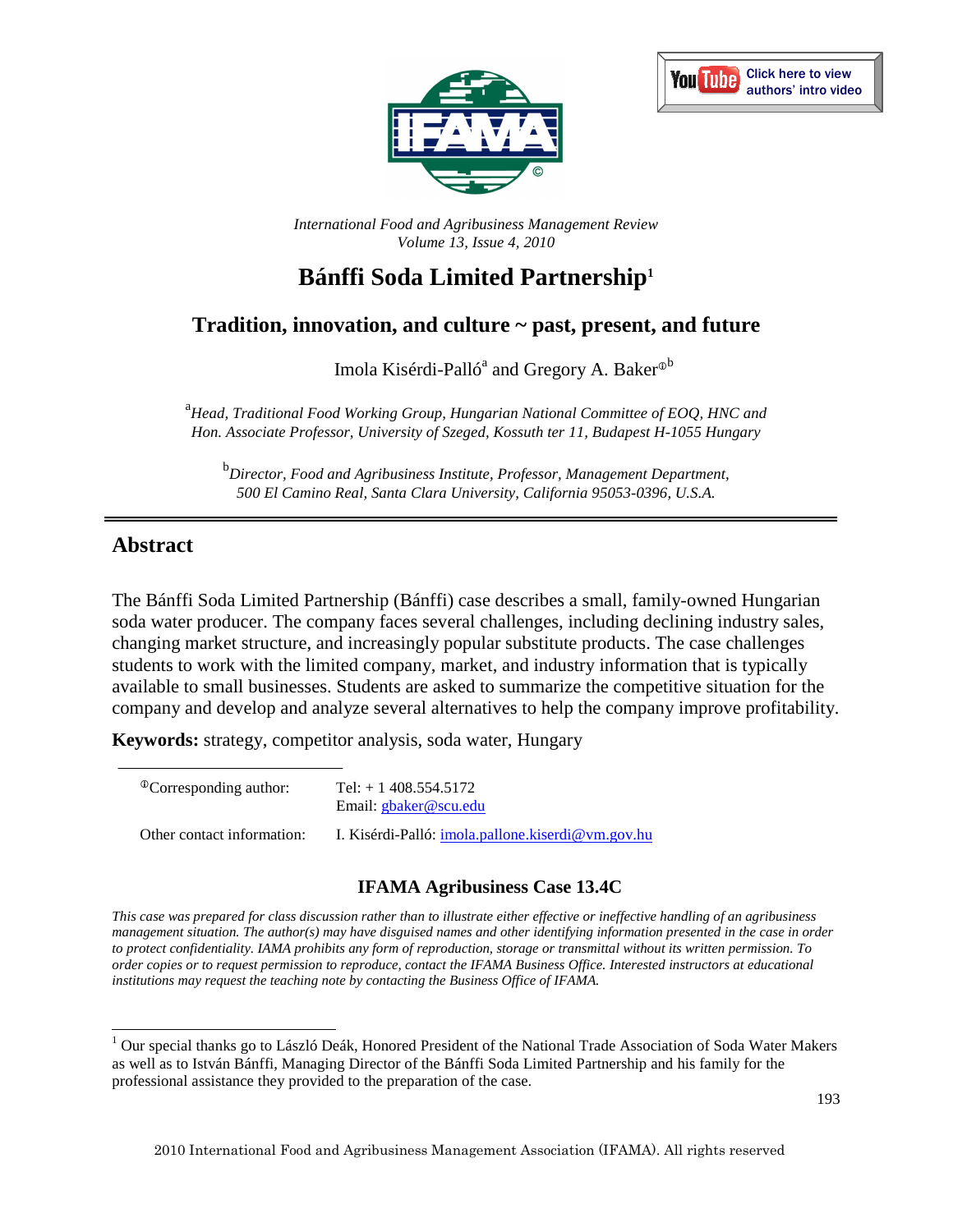# **Bánffi Soda Limited Partnership**

### **Tradition, innovation, and culture ~ past, present, and future**

### **Motto:**

*"Because soda water is no mineral water, we should not forget that. Soda water means a civilized world, it is true, but the experience of generations and centuries was needed before Hungarians invented fröccs* [spritzer]*, the secret of long life."* 

*Sándor Márai (Kiss, 2008)* 

## **Introduction**

István Bánffi, owner and Managing Director of Bánffi Soda Limited Partnership (Bánffi), sat in his office in the company's new manufacturing plant reviewing the financial results for 2008. The company had just made a significant investment in the plant and equipment and he was hopeful that he could someday turn the company over to his 22-year-old son, Ádám. However, he faces many challenges in the years ahead, first among them rapidly declining industry sales. While his industry is heavily influenced by tradition, he wonders if it is time for a new direction.

# **Soda Water and Culture**

Soda water occupies an important place in the history of Hungarian gastronomic culture. It is enjoyed equally by both wealthy and middle-class citizens and may be found on the tables of households, restaurants, evening parties and wedding receptions. Soda water is consumed directly to quench people's thirst and mixed with wine to make a drink known as a spritzer. In Hungary, a special culture has evolved around the consumption of the spritzer. When properly mixed, the wine preserves its original taste and flavor while the soda water reduces the alcoholic content. Hungarian writer, Sándor Márai, wrote that "Hungarians showed a profound understanding of life when they invented this miraculous, sagacious and prudent potion, concentrated enough to kindle the wine-drinker's imagination but not so fierce as to harm the noble organs." Wine and soda water mixtures of various proportions are known by different names such as, "Minor Spritzer" (kisfröccs), "Major Spritzer" (nagyfröccs), and "Long Stride" (hosszúlépés), with more than thirty recognized spritzer mixtures. Spritzers have appeared prominently in plays, books, and paintings in Hungary and throughout the world.

# **History of Soda Water Production**

Soda water, also known as seltzer, is created by aerating drinking water with carbon dioxide. Soda siphons equipped with a special nozzle are filled with the soda water, maintaining a high pressure by means of a closed system technology. Among the carbonated beverages, soda water has the highest carbon dioxide content at 7 to 8 grams carbon dioxide per liter. Due to the closed system and nozzle, the last drop of soda water has the same bubbly appearance as the first. Furthermore, the closed filling system protects the soda water from contamination.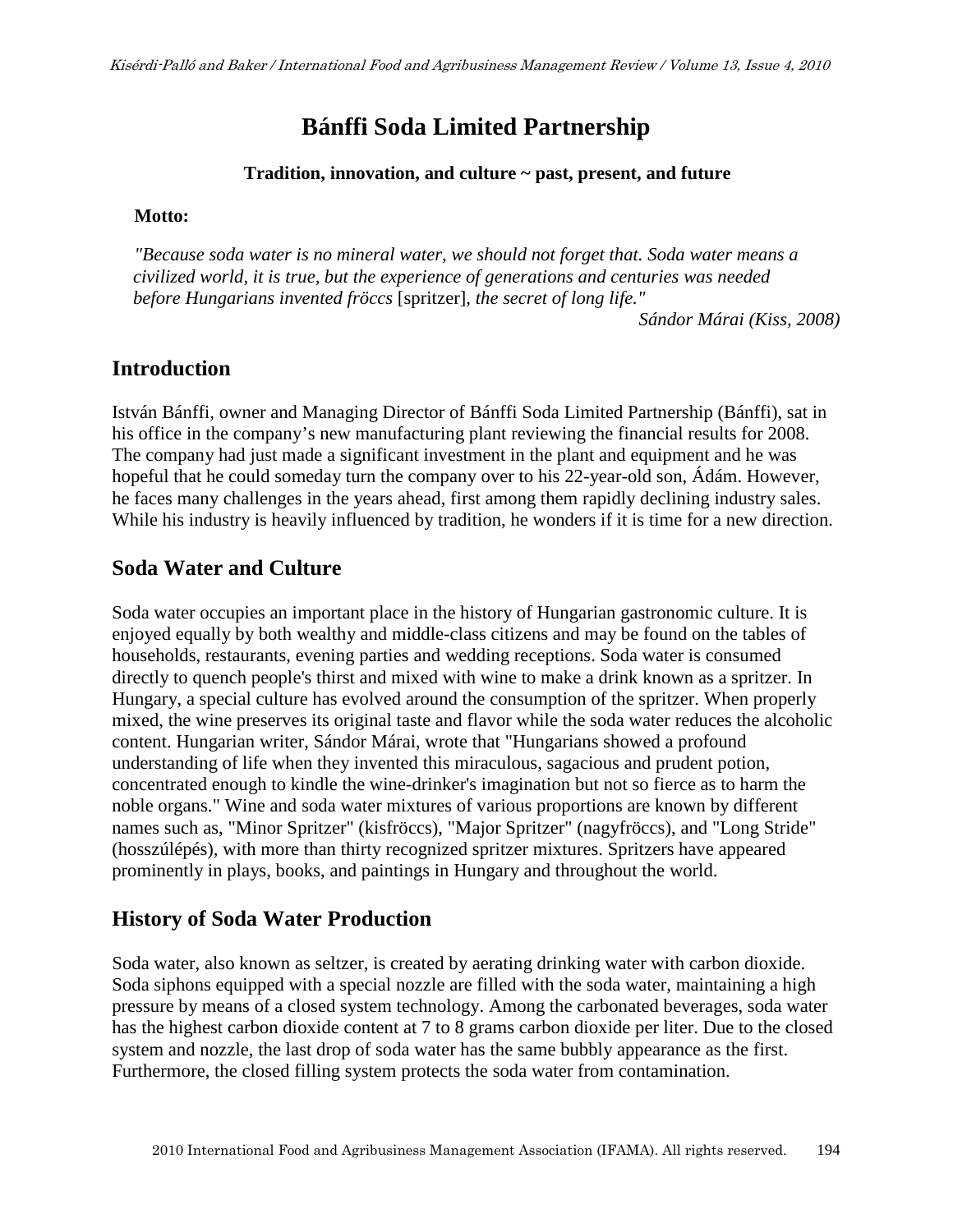Joseph Priestly, a British clergyman and scientist is credited with being the the first to mix carbon dioxide with water in 1767. He was followed by Jacob Schweppe of Geneva, who, in 1783, invented an efficient but jealously guarded secret process for the commercial manufacture of artificial mineral water. In 1813 Charles Plinth constructed and patented the soda water dispensing fountain or siphon.

Other innovations soon followed, leading to the beginning of the soda water industry in Hungary. In 1829, the Hungarian Ányos Jedlik (inventor of the electric dynamo) developed an inexpensive means of saturating water with carbon dioxide. He built Hungary's first small scale soda water manufacturing plant in 1841, launching the soda water industry in Hungary. By 1869, the production of soda water became so widespread in Hungary that the government began regulating the industry.

At the end of the 19th century, Hungary had between 4,500 and 5,000 soda water manufacturing plants. Supporting industries, including glass and equipment manufacturers aided the development of the industry. Other major advances included the separate production of carbon dioxide, storage of carbon dioxide in steel containers, and motorized equipment, which replaced manually operated machines.

In 1901, the soda water manufacturers formed an alliance establishing a trade association, which produced a monthly journal entitled "Soda Water Industry." Following the nationalization of many industries that occurred at the end of World War II, the soda water manufacturers became members of the National Craftsmen's Organization. After the political transition in Hungary (1989-1990), the National Trade Association of Soda Water Makers (or MOSZI, its Hungarian acronym) was reestablished in 1990, building on the intellectual heritage of the old trade association. During the transition to a market economy, MOSZI strove to meet the challenges of the modern era under the leadership of the late Ferenc Zoltai. Between 2000 and 2008, László Deák, , led the association of nearly 500 members as its president.

During the 1970s and 1980s, soda water trade experienced a Renaissance in Hungary, with approximately 3500 producers. Most of these operations were small family businesses where the trade was passed down from father to son. Prior to Hungary's entering the EU, there was great uncertainty concerning the future of soda water production in Hungary. The EU had no regulations for soda water and rumors circulated that soda water production would be banned upon Hungary's entry into the EU. Fueled by these fears, soda water manufacturers developed and implemented a HACCP food safety system, replacing older equipment with modern machinery. Today, soda water is filled into reusable, hygienic, and environmentally friendly plastic bottles and steel canisters. It is manufactured in about 1,500 plants employing nearly 10,000 people. Before Hungary entered the EU in 2004, traditional soda water earned the Hungarian classification of "Guaranteed Traditional and Special Product," the only product in Hungary to receive such a designation. MOSZI is currently pursuing the EU designation of "Traditional Special Products (TSG)" defined under Regulation (EC) No 509/2006.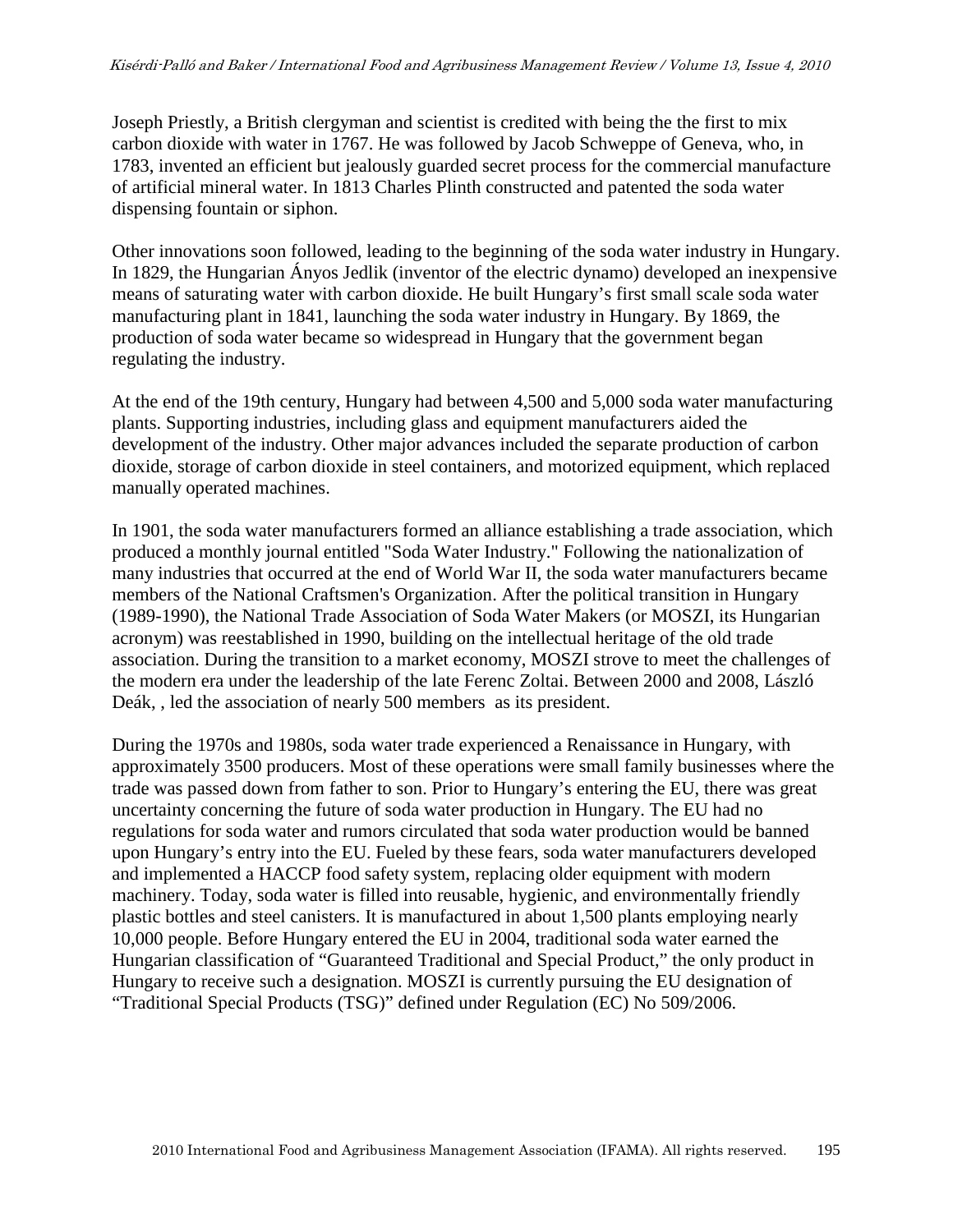# **Bánffi Soda Limited Partnership**

### *History of the Bánffi Family and Company*

2008 marked the 100th anniversary of the founding of the company that would eventually become Bánffi Soda Limited Partnership. The company had its beginnings as a soda water plant founded by Mrs. Ferenc Belányi next to her bar in Kistelek, Hungary. While the soda water plant provided a decent living to the family, the Great Depression brought the family to the brink of ruin. The company fell on hard times again during World War II.

After Mrs. Belányi's death in 1941, her daughter, Mrs. Mihály Bánffi, inherited the bar along with the soda water plant. However, in 1944 the Soviets removed all alcoholic beverages from the bar and took the horse used to transport the soda water. The enterprise struggled during the following years until 1950 when many industries were nationalized and the company's assets were confiscated by the state. In 1952, Mrs. Mihály Bánffi bought back her soda water manufacturing machine from the state so she could resume production. During the socialist regime the price of one bottle of soda water was set at1.10 HUF (U.S. \$0.09) because it was included in the list of essential foodstuffs.

In 1974, Tibor Bánffi, the son of Mrs. Mihály Bánffi, built a new soda water plant in Szeged. The privatization of the restaurant industry allowed the company to grow rapidly. Tibor took advantage of the company's small scale and flexibility and was soon supplying most of the restaurants in Szeged with soda water. Sales volume grew to 120,000 to 150,000 liters per year and the business was highly profitable. After the death of Tibor in 1985, the business was taken over by his son, István Bánffi. István succeeded in contracting with several large companies and producing soda water for them, thereby substantially increasing sales volume and revenue. By the end of the 1980s, production reached 300,000 to 400,000 liters per year. Unfortunately, hard times returned after the collapse of the Soviet Union and competitive pressures made it difficult to compete. Product sales were down in Eastern Europe and demand from Western Europe had not yet developed. Moreover, the appearance of Coca-Cola in restaurants further diminished demand for soda water. Many of the smaller soda water manufacturers went bankrupt.

With sales falling and the industry near collapse, István and his wife Mrs. Éva Andóczi Balogh decided to start collecting relics of soda water manufacturing. They planned to set up a Soda Water History Museum to commemorate the soda water industry. After many years of collecting important artifacts of the industry, the collection was displayed in the Museum of Commerce and Catering in Budapest and later as a travelling exhibition in several of Hungary's largest cities. In 2006, this unique soda water historical collection obtained a permanent place in the restored water tower in St. Stephen Square in Szeged where the Bánffi's 80-year-old soda water manufacturing machine is also exhibited.

In 1991, Lajos Nagy, an entrepreneur in Püspökladány, patented a plastic bottle with a siphon head and provided the industry with a new opportunity. The Bánffis immediately recognized this opportunity and were among the first firms to sell soda water in these plastic bottles. Production volume rose rapidly starting in 1992. Over the next several years the Bánffi plant was modernized; they bought modern machines and installed water-cooling equipment. Product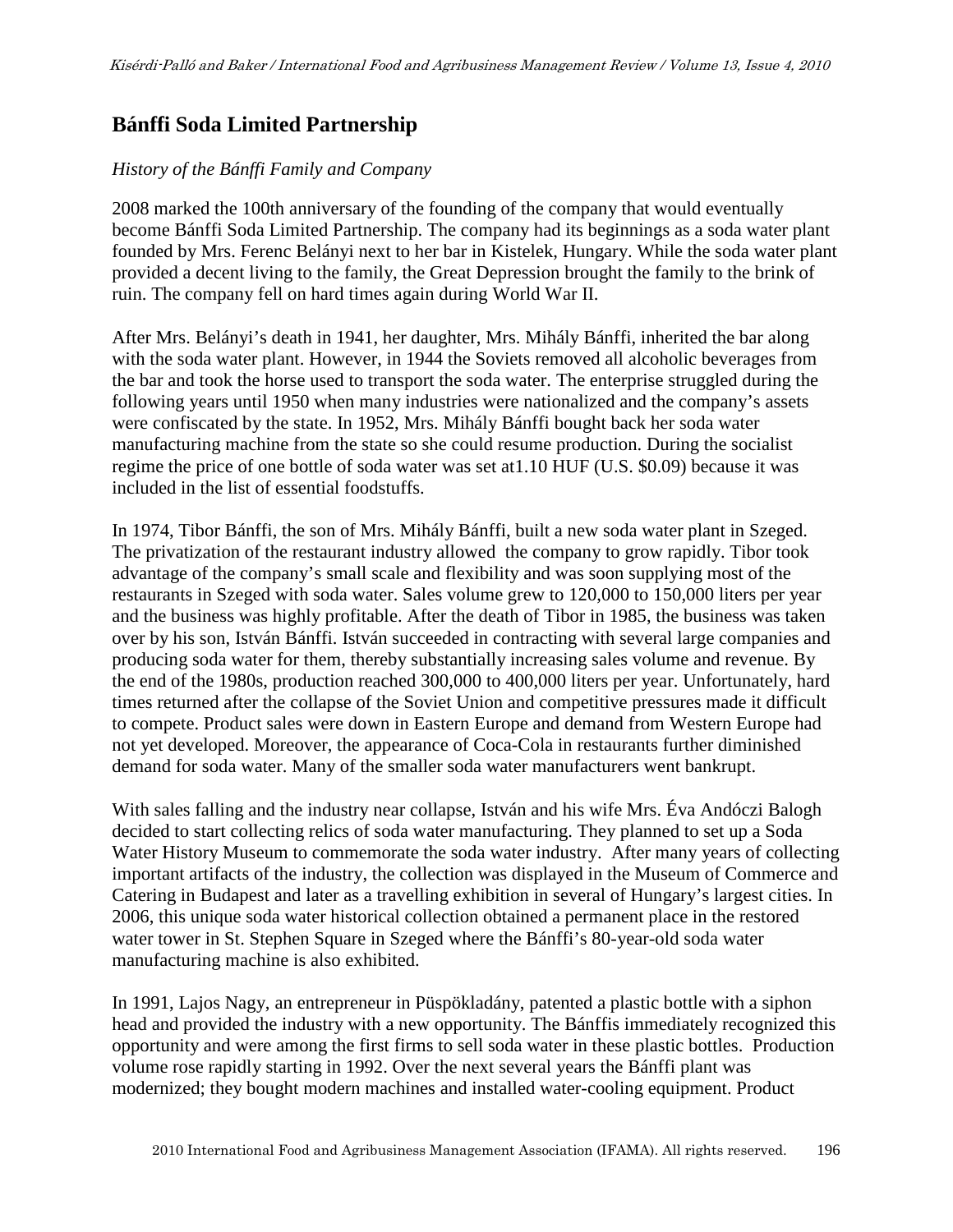quality was improved by a filter system. Two other plants were built and four new delivery trucks were purchased. By 1995, production volume exceeded 2 million liters (25,600,000 HUF or USD \$205,000) reaching 2.3 million liters in 2003(70 million HUF or \$314,000). With Hungary's entry into the EU came greater access to goods and increased competition. Bánffi's revenues have steadily declined since that time. One bright spot was the previously mentioned designation of "Guaranteed Traditional and Special," which has had a significant positive impact on the industry's marketing efforts.

### *Suppliers*

There are two raw materials used in the production of soda water, drinking water and carbon dioxide. Drinking water is provided by Szeged Water Works, a public utility. The carbon dioxide is purchased from two of the three leading suppliers, Linde Hungary, Ltd. and SIAD, Ltd. Although carbon dioxide is a commodity, Bánffi purchases from both companies in order to have increased bargaining power.

The other two principal inputs are plastic bottles and siphon heads. Both are commodities and may be purchased from several suppliers. Bánffi purchases plastic bottles from the Dutch company, Constar, and siphon heads from a local supplier, Györök Ltd.

## *Production*

Bánffi operates two plants, one built in 1998 and another that was constructed in 2005 to replace an older plant that did not comply with EU regulations. Construction of the newer plant took place over a five-year period and was financed from the company's profits. The new plant has four machines, two with a capacity of 600 liters per hour and two with a capacity of 800 liters per hour. The older plant (1998) contains three production lines, each with a capacity of 600 1.5 liter bottles per hour.

Other major physical assets owned by Bánffi include six bottling machines, two industrial cooling units for cooling water during production, and four delivery trucks.

With the newly designed plant, product flows smoothly from room to room. Empty bottles are returned by customers and stored in a separate room. From there the bottles are moved to another room where they are cleaned and, if needed, repaired. Both the bottles and labels must be clean and intact before refilling. A "best used before date" is added to the label. Next, the bottles are moved to a room containing equipment for filling the plastic bottles and stainless steel canisters. Once filled, the bottles are moved to a storage room where they await delivery to the customer.

Bánffi employs nine people, including the Managing Director, a Production Manager, a Deputy Production Manager, three bottling workers, and three delivery drivers. A family-like atmosphere prevails in the workplace, consistent with the small size of the company. Bánffi also contracts with three people, one who is responsible for marketing activities, another person who is in charge of managing suppliers, and a bookkeeper.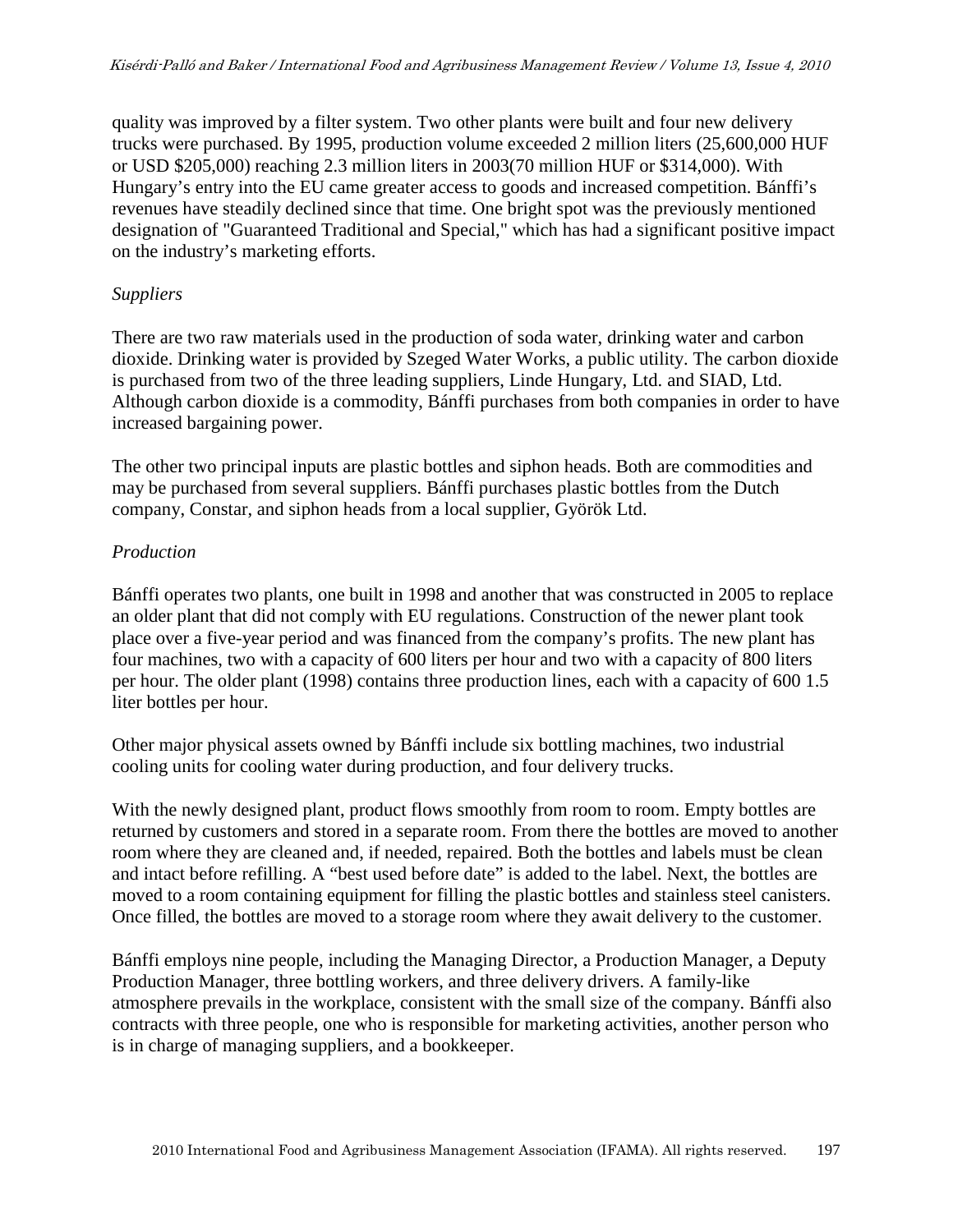Production of the soda water is conducted using the HACCP system, whose regulations and standards are applied throughout the entire manufacturing process to ensure a high quality product. Great emphasis is placed on preventing work accidents; all workers are required to wear protective gear.

#### *Marketing*

*Products:* Bánffi's main product is soda water, sold in 1.5 liter bottles and 21.5 liter pressurized stainless steel canisters. To offset declining sales, Bánffi introduced a new filtered drinking water product called Aquamarin in 2008. Aquamarin is available in 5- and 19-liter bottles. In addition to the consumer market, this product is sold to companies for consumption by their workers, including CORA (a supermarket chain based in Belgium with operations in Hungary) and the Szeged Crude Oil Refinery.

*Pricing:* Prices for soda water are  $\epsilon 0.2$  and  $\epsilon 2.3$  for 1.5 liters and 21.5 liters, respectively. Filtered water is priced at  $\epsilon 0.9$  and  $\epsilon 3.4$  for 5 and 9 liters, respectively. Both soda and filtered waters are essentially commodities. There is little product differentiation, and pricing among competitors, both large and small, is similar. Bánffi prices its products slightly below that of its competitors.

**Distribution:** Hungary has seen significant growth in modern retail channels, including supermarkets, shopping centers, and hypermarkets. Nonetheless, soda water is still sold primarily through small corner shops, which have experienced substantial sales declines in recent years. Despite the declining sales, Bánffi enjoys substantial loyalty among its customers. Bánffi's soda water is also sold through some Hungarian chain stores, including CBA and COOP. However, the large national supermarket chains have been unwilling to distribute local soda water, largely due to the effort involved in collecting and returning refillable containers to the producer. Furthermore, soda water producers have been reluctant to pay fees, such as slotting allowances, to access shelf space from the national chains. In order to offset declining sales, many of the small corner shops have increased their margins, making the product increasingly expensive for consumers. As a result, Bánffi has returned to the old way of selling soda water through home delivery and selling through small shops.

*Promotion:* Bánffi's products are promoted through the use of flyers, television advertising, and on its delivery trucks. Flyers are developed each year and distributed throughout the principal sales season lasting approximately from Easter through the end of September. Flyers are distributed directly to residents' homes using a student labor company. Bánffi participates in several regional exhibitions and fairs, such as the Szeged Festival of Hungarian Products and Beauty and Health Exhibition. Information is also available on the company's website, www.banffiszoda.hu. Total spending on promotion is about  $\epsilon$ 2,000 per year.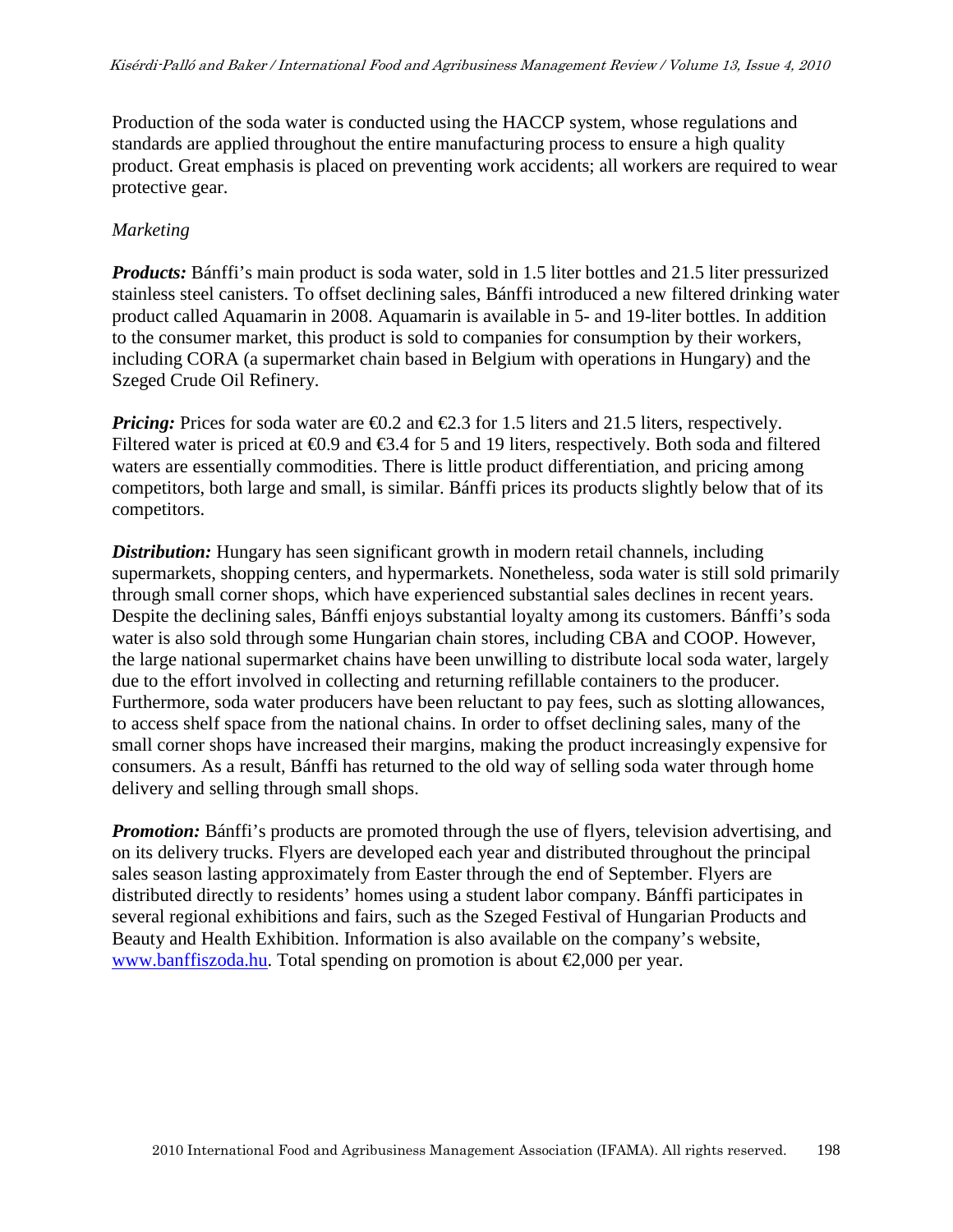## *Competition*

There are numerous competitors in the market and practically every city and village in Hungary has a soda water plant. The industry is made up of 1,200 companies and employs approximately 10,000 employees when direct suppliers to the industry are included.

Greater Szeged has a population of approximately 170,000. The market for soda water is dominated by two companies, Bánffi and COMIX. Bánffi is the market leader with a market share of 60%, followed by COMIX with a market share of 30%. Five smaller firms account for the remaining 10% market share. Bánffi entered the market for filtered water in 2008 and has grown its market share to 20% in less than two years. In 2008 they produced 2014 19-liter bottles of filtered water. Production more than doubled in 2009 to 4236 bottles.

Bánffi's main competitor, COMIX, is a franchise-based enterprise that produces both soda water and oxygenated drinking water. COMIX obtained an industrial design protection by the Hungarian Patent Office, granting them legal protection for the appearance of their product, in this case the plastic bottle. COMIX holds exclusive rights to this bottle, which can be licensed to its franchisees. The introduction of COMIX's oxygenated drinking water has been very successful and the product has shown consistent growth over the last several years.

## *Consumption*

There are numerous substitute products on the market, including mineral water (carbonated), filtered water, and soft drinks (Exhibit 1, see Appendix I). These substitute products are more widely available than soda water and sold in shopping centers and supermarkets. They are sold in disposable containers and attractively priced. For example, mineral water is priced comparably to soda water at about €0.2 for a 1.5 liter bottle.

Several products have experienced rapid growth in sales over the last decade, led by mineral water and fruit juices. This growth has come largely at the expense of soda water sales, which have experienced a decline of per capita consumption of almost 50% since 2000. The growth in mineral water sales has been helped by a flood of new, innovative products, including mildly carbonated mineral water, flavored mineral water, and iced tea-based mineral water. Similarly, sales of fruit juices have experienced rapid growth over the last decade while soft drink sales have remained relatively flat.

The principal drivers of these trends are higher incomes and greater health consciousness among consumers. This is particularly true for natural fruit juices. Mineral water sales have also benefited as it is perceived as both healthful and fashionable. Moreover, many consumers have chosen to substitute poor quality tap water with mineral water that is sold in convenient, disposable plastic bottles.

## *Financial Information*

The company's assets total approximately  $\epsilon$ 485,000 with the land and buildings valued at €450,000. Equipment and vehicles are valued at €35000. The firm has no debt.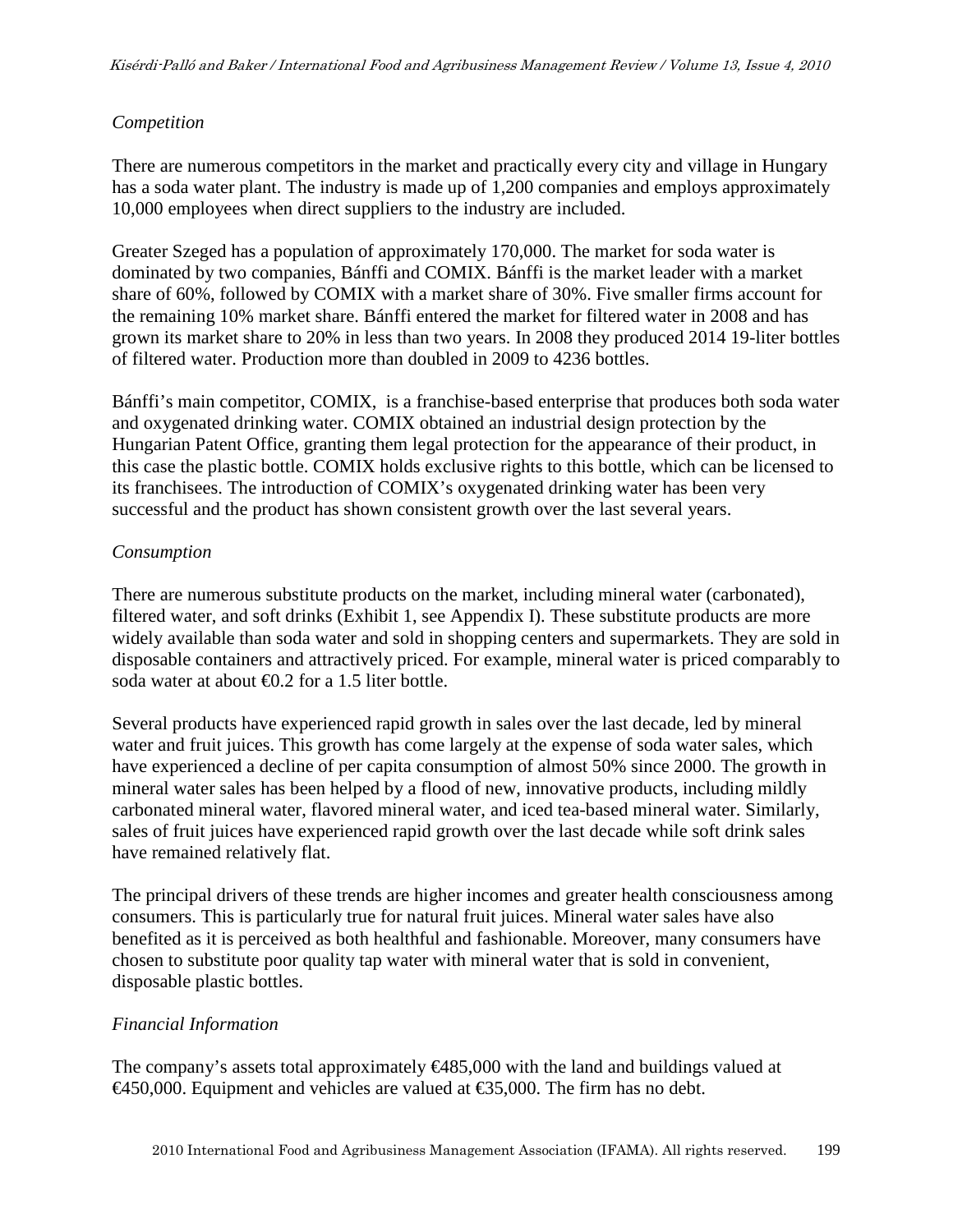|      | <b>Production</b> | <b>Gross Revenue</b> | <b>Expenses</b> | <b>Profit</b> |
|------|-------------------|----------------------|-----------------|---------------|
| Year | liters            | euros                | euros           | euros         |
| 2000 | 2,264,729         | 169,000              | 134,842         | 34,314        |
| 2001 | 2,302,129         | 182,346              | 143,310         | 39,035        |
| 2002 | 2,366,632         | 202,564              | 163,050         | 39,514        |
| 2003 | 2,309,624         | 211,350              | 176,221         | 35,128        |
| 2004 | 1,925,254         | 177,253              | 148,442         | 28,800        |
| 2005 | 1,657,074         | 159,785              | 135,696         | 24,089        |
| 2006 | 1,444,849         | 138,835              | 117,367         | 21,464        |
| 2007 | 1,130,169         | 132,775              | 113,871         | 18,903        |
| 2008 | 1,153,411         | 139,696              | 134,639         | 5,057         |

\*Profits declined significantly in 2008 because the firm expensed a major purchase.

### *Access to Capital*

In the current recessionary environment, access to capital is difficult, particularly for small and medium-sized businesses. However, most banks in Hungary have credit opportunities for such companies. Additionally, there are programs available that specifically make credit available to small business, such as the New Hungary Micro Credit Program, which helps strengthen small businesses, and the Nationwide Micro Credit Program, which targets entrepreneurs with distinctive ideas and solid plans for making their businesses more successful. Bánffi could obtain up to  $\text{\textsterling}30,000$  in short- to medium-term financing (1to 10 years) at an interest rate of about 8%.

# **SWOT Analysis**

Several in-depth interviews with István Bánffi form the basis of a SWOT (strengths, weaknesses, opportunities and threats) analysis. This analysis, which represents his view of the industry and his company, is presented in Exhibit 3 (Appendix 2).

# **Looking to the Future**

István Bánffi ponders the past and future of his company. While the museum project has been very successful, it is a reflection of the company's and industry's past successes. The Bánffi Soda Limited Partnership faces many challenges if it is to be successful in the future. As István's son, Ádám, currently a marketing student at the University of Szeged, enters the business, István hopes that he will bring innovative ideas and the energy to propel the company forward to meet these challenges.

# **Questions**

- 1. Summarize the key competitive issues and challenges for the Bánffi Soda Limited Partnership. Porter's Five Forces Model provides a framework for analyzing the industry and Bánffi's competitive position.
- 2. Develop and analyze several alternative strategies that will allow Bánffi to be successful in the future. Specifically, conduct an opportunity analysis (you may want to consider opportunities presented in the SWOT analysis presented in Exhibit 3 as well as other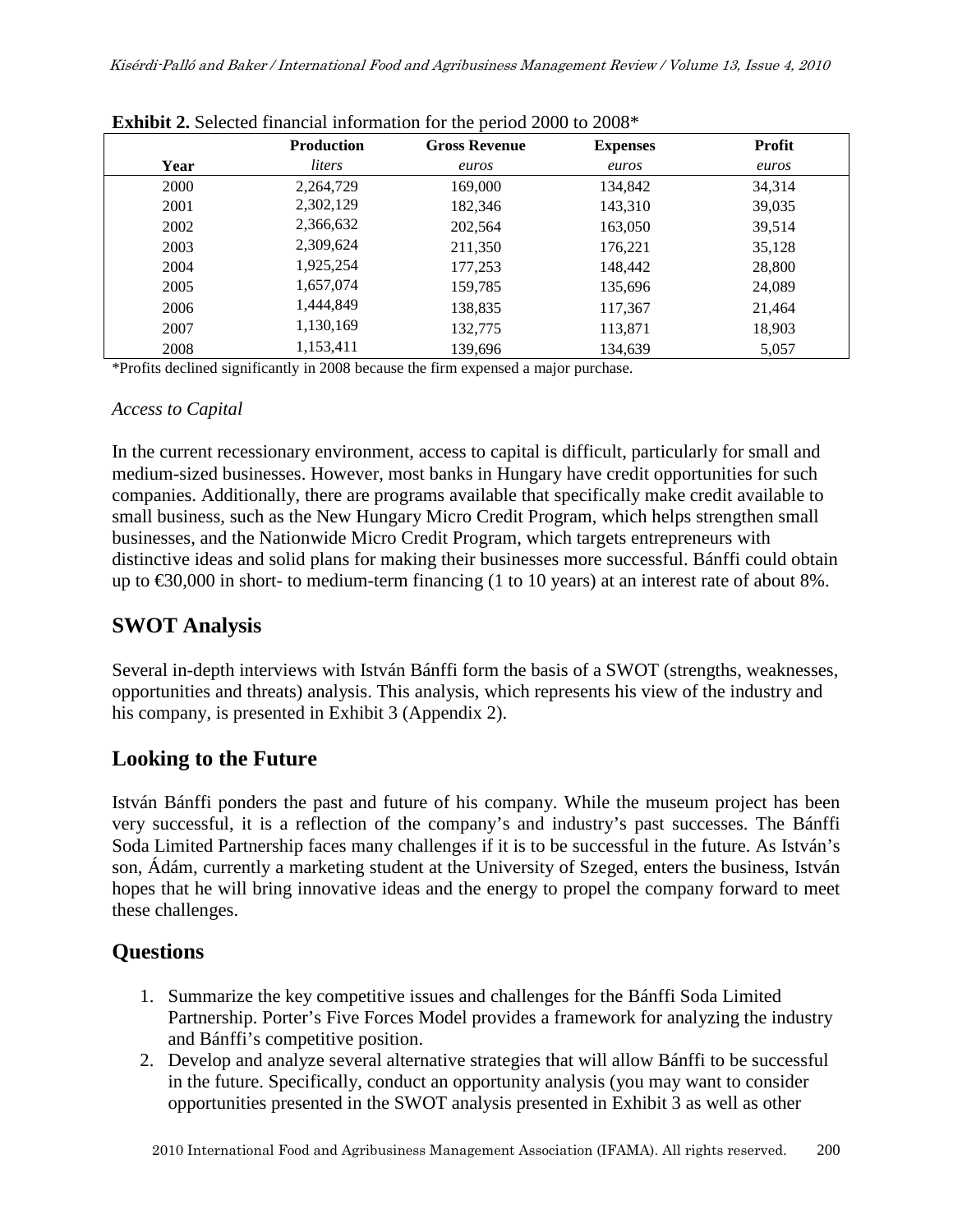opportunities). In addition to discussing the pros and cons of each strategy, be sure to address the information needed to analyze each alternative.

3. Recommend a strategy that Bánffi should pursue to improve profitability and address the major threats and opportunities that it faces.

# **References**

Hungarian Mineral Water Product Council. Budapest. 2009.

Kiss, Imre. 2008**.** "Soda Water, a Cult Drink in Hungary." Budapest, Hungary. 95-96.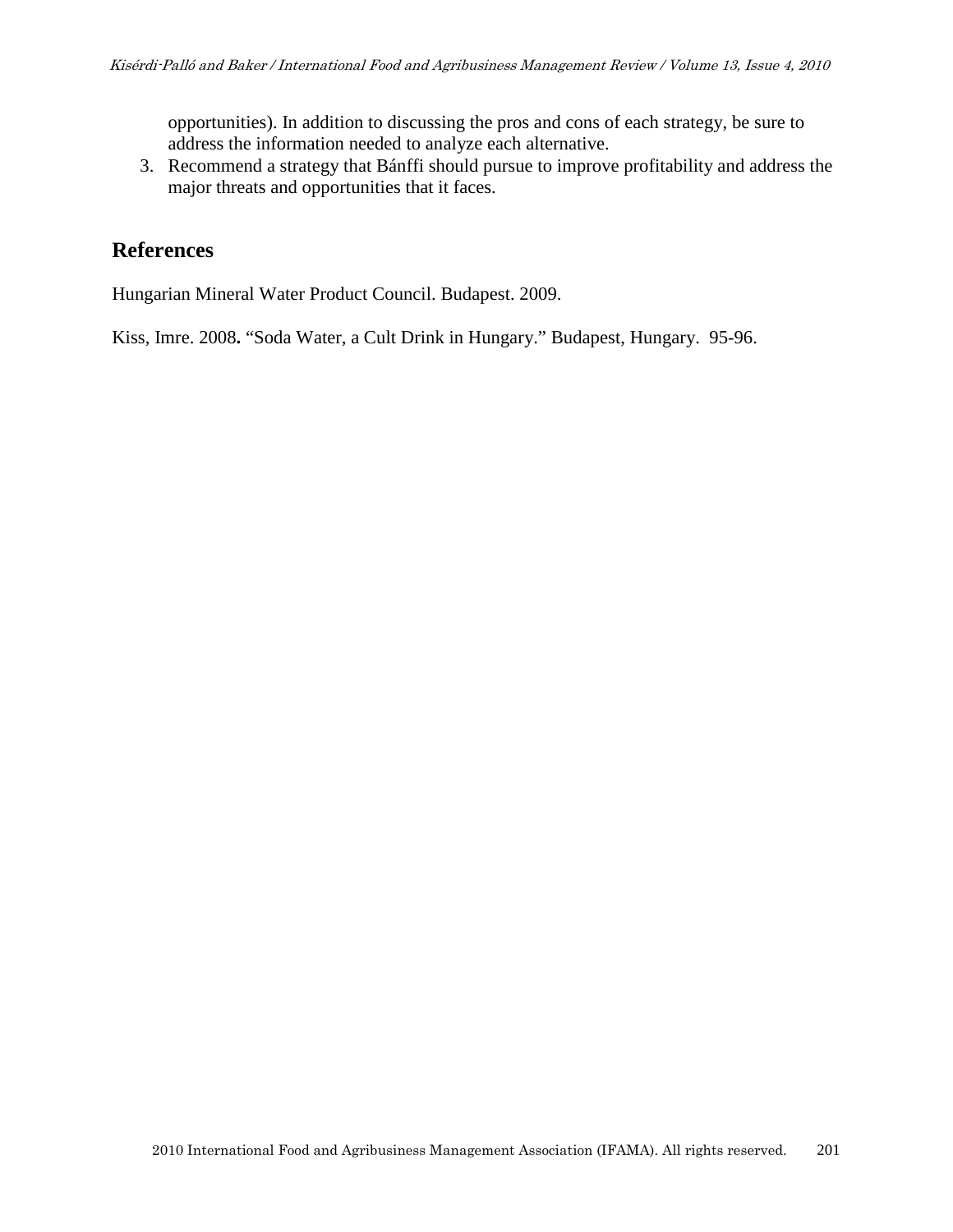# **Appendix 1**

**Exhibit 1.** Prices and Consumption Trends of Soda Water, Mineral Water, Carbonated Drinks, and Still Drinks, Hungary, 2000 to 2008

#### Soda Water

- 1. Number of bottling companies: approximately 1,200.
- 2. Number of bottled products: hundreds of brands.
- 3. Average price: approximately  $\epsilon$ 0.13 per liter.
- 4. Bottle size and type: approximately 50% is sold in pressurized refillable 1.5 liter plastic bottles and 50% in 21.5 liter stainless steel pressurized canisters.

Natural mineral water and other bottled water (excluding soda water)

- 1. Number of bottling companies: between 30 and 35.
- 2. Number of brands of bottled water: between 55 and 60.
- 3. Average price: approximately  $\epsilon$ 0.13 per liter.
- 4. Bottle size and type: approximately 80% 1.5 liter, 15% 0.5 liter, and 5% others; 95% PET bottles.

Carbonated and still drinks

- 1. Number of bottling companies: between 18 and 20.
- 2. Number of bottled products: hundreds of brands.
- 3. Average price: approximately  $\epsilon$ 0.35 per liter.
- 4. Bottle size and type: approximately 50% 0.5 liter and 50% 2.0 liter; 95% PET bottles.

| Per capita consumption of non-alcoholic beverages (liters/person) |            |               |                          |                     |  |  |
|-------------------------------------------------------------------|------------|---------------|--------------------------|---------------------|--|--|
|                                                                   | Soda Water | Mineral Water | <b>Carbonated Drinks</b> | <b>Still Drinks</b> |  |  |
| 2000                                                              | 40.0       | 39.2          | 68.6                     | 31.8                |  |  |
| 2001                                                              | 50.0       | 42.4          | 67.6                     | 30.5                |  |  |
| 2002                                                              | 50.3       | 50.0          | 68.5                     | 35.0                |  |  |
| 2003                                                              | 47.0       | 60.0          | 70.0                     | 40.0                |  |  |
| 2004                                                              | 37.5       | 60.0          | 65.2                     | 40.5                |  |  |
| 2005                                                              | 33.2       | 70.0          | 62.1                     | 40.8                |  |  |
| 2006                                                              | 27.1       | 85.0          | 67.0                     | 43.4                |  |  |
| 2007                                                              | 24.0       | 105.0         | 65.9                     | 43.6                |  |  |
| 2008                                                              | 22.0       | 105.0         | 67.3                     | 34.6                |  |  |

\*Source: Hungarian Mineral Water Product Council.

#### Environment

Approximately 95% of non-alcoholic beverages are sold in disposable plastic bottles. The reason for this is that there is little demand for refillable bottles. Over the past 10 to 12, years the proportion of reusable bottles has dropped from about 65% to the current 5%. Companies producing non-alcoholic beverages have had to pay a tax in order to help create and improve a system of segregated waste disposal and recycling. This is also true for soda water manufacturers, although the tax is less since they use refillable bottles.

According to a study by independent Austrian and German experts, the harmful effects of disposable bottles on the environment are no greater than those of refillable bottles. Refillable bottles require detergent and water to clean the bottles, produce sewage that must be treated, require the construction of large storage depots, necessitate the use of large vehicles for transportation, and require more fuel and produce more air pollution due to transportation than do disposable bottles.

**Source:** Hungarian Mineral Water Product Council, Budapest, 2009.